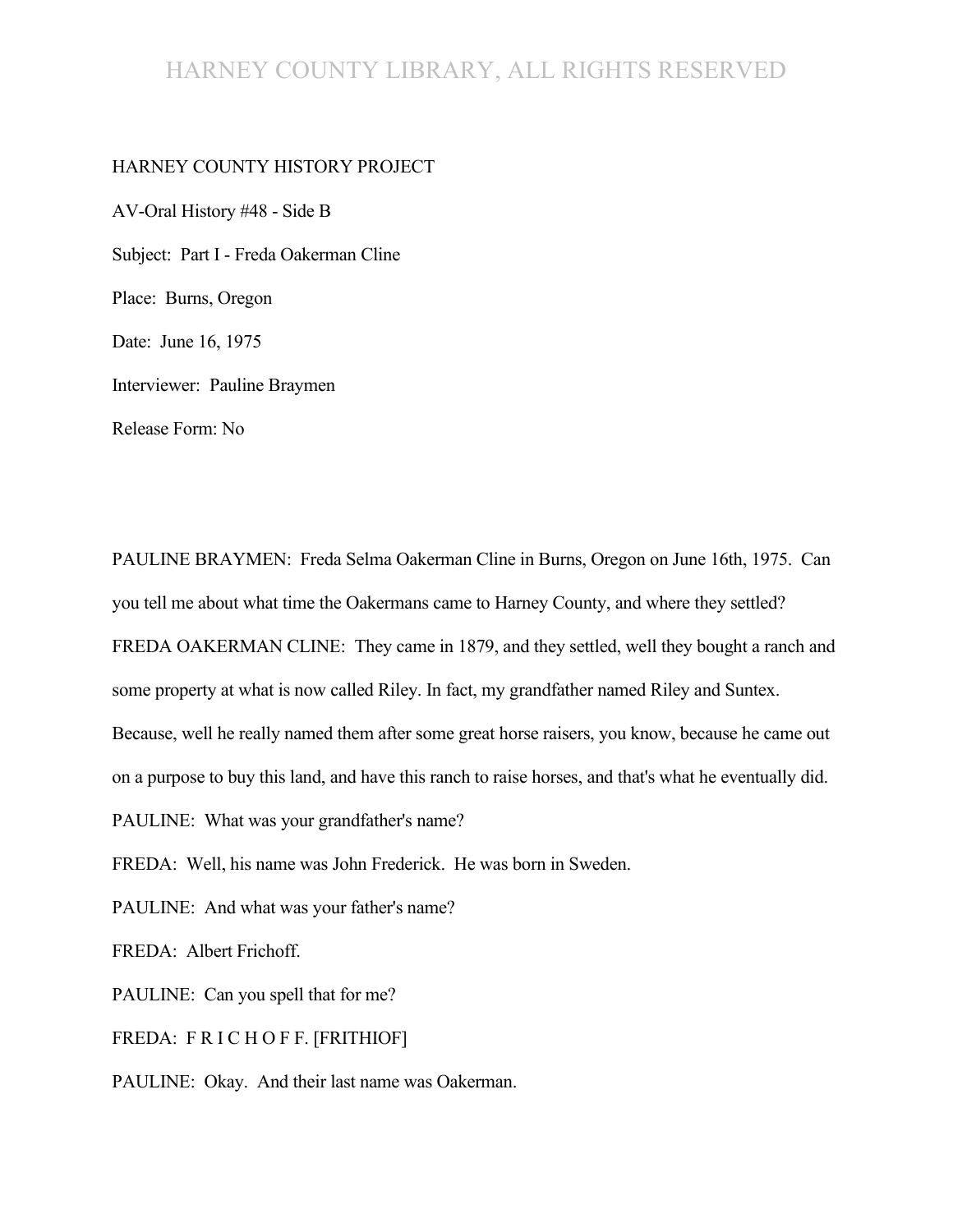#### FREDA: Oakerman, of course.

PAULINE: Oakerman, that's O A K E R M A N.

FREDA: Yes, it was.

PAULINE: Well, this is interesting to me to find out how Riley and Suntex were named, because I hadn't ever really been able to pin that down before.

FREDA: Yes, he admired these --- I don't, I can't tell you, I used to have some books that told where, you know, where they raised, where these people were. But it was Suntex and Riley, and that's the reason, because he loved horses so, and came here for the purpose of raising them. It was something he always wanted to do. And when he left Sweden, you know, he and his brother got their inheritance. Their fathers gave them their inheritance. And his brother settled in Portland, and he came on out here. Of course, he had this great desire to raise horses. At first, they lived in the valley, and that's where he met my grandmother. And after they were married then they came on out here.

PAULINE: What was her name?

FREDA: Hannah, Hannah Margaret was her name.

PAULINE: Now, they run the Oakerman Hotel?

FREDA: Yes, they did. And I do have some pictures that I am going to give the Historical Society of it.

PAULINE: Oh, we'll be glad to get that.

FREDA: Oh yeah. I have quite a few pictures I'm going to give them. Yes, they had room and

board. I have a sign with them standing in front of it, it says room and boarding.

And they also had the switchboard. My grandmother had it for the telephone, and I remember how aggravated they used to get because she also had a lot of canaries, and every time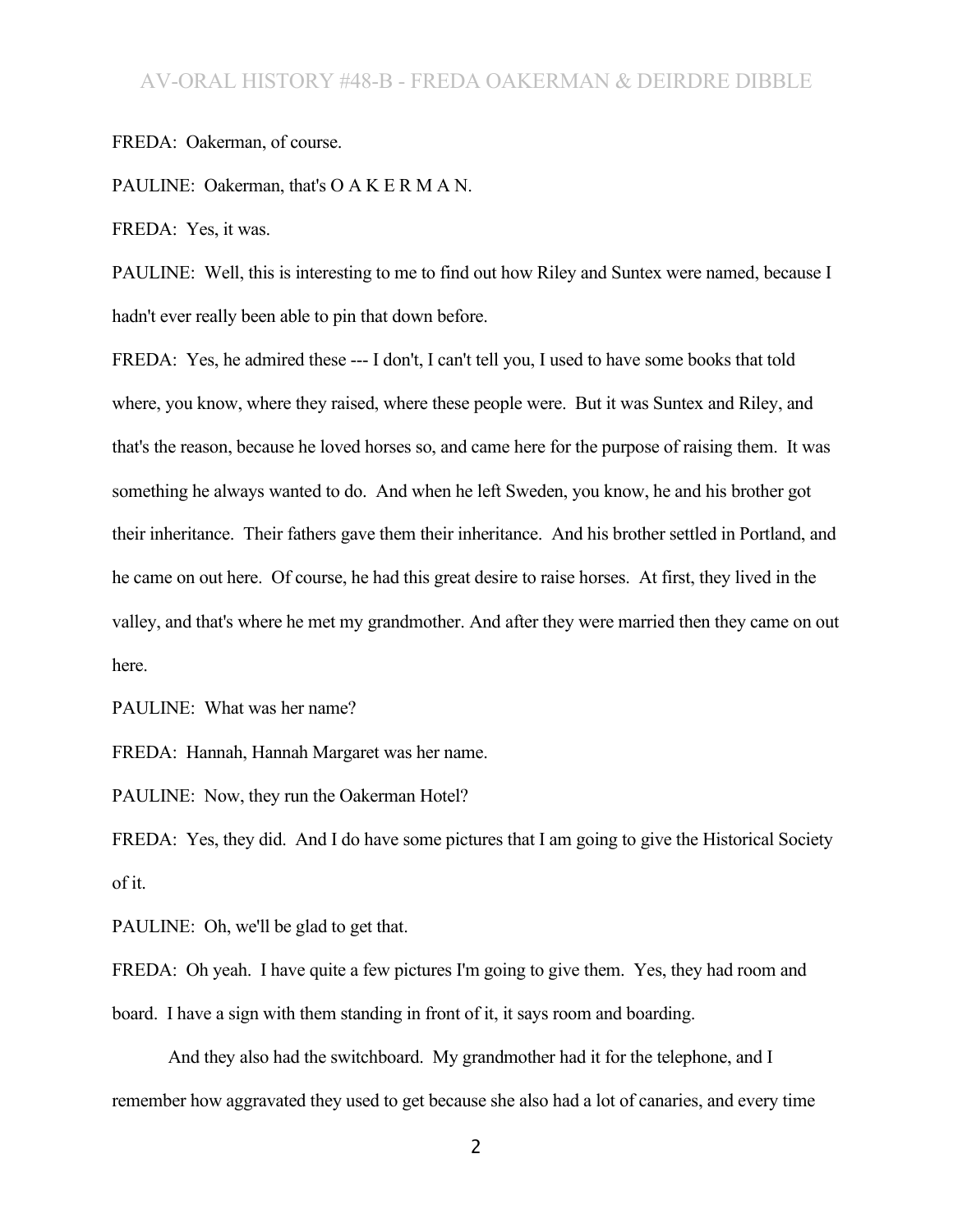the telephone rang the canaries started. It used to bother my father, you know, and of course I suppose my grandfather too, because they would start to singing and making all this loud noise.

And then she not only had the switchboard, but she also had the post office there at Riley. I don't know exactly how many years, but it was for a long time. Probably until we moved, or as long as there was a post office there at Riley.

PAULINE: I understand they also had some pretty good dances there too. And some people were telling me about going out and freshening up at the hotel, at the Oakerman Hotel, and then going across the street to dance above the store. Do you remember anything about that?

FREDA: Yes, that was a relative of Deirdre's here that had the store. Of course, she can tell you that part of it if she wants to. They lived across, and the store was across the street right directly. Of course, none of those --- we couldn't find any evidence of it when we visited there, you know, Friday afternoon. But it was, if I remember right, it was directly across the street. And I'm not too sure I don't have a picture of it too.

PAULINE: Can you fill us in then on who had the store?

DEIRDRE DIBBLE MEYER: Doc Hembree had it, but I don't know about the dates of it. He and my Aunt Ura, who was my grandfather's sister, on my mother's side, ran the store and the post office there at; I guess it was Suntex. I was thinking that one was called Suntex for several years.

PAULINE: Now that's Hembree with an H?

DEIRDRE: H E M B R E E.

PAULINE: Okay. And how do you spell Ura?

DEIRDRE: U R A.

PAULINE: U R A.

DEIRDRE: We did go in their home that is still standing, a little square one out there across from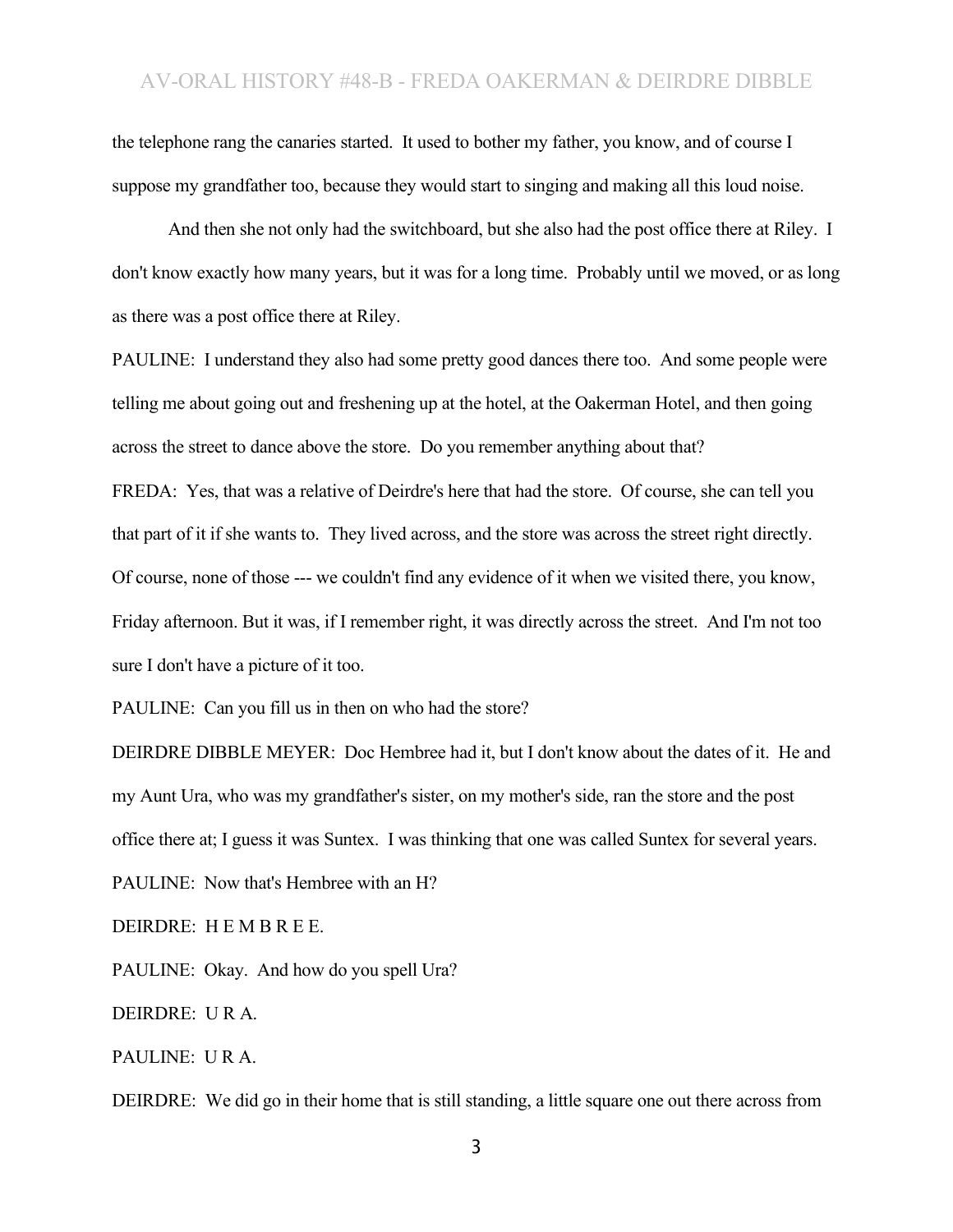the Oakerman Ranch. Parts of it are still standing.

PAULINE: Can you tell me more about the horse raising part of the Oakerman Ranch? FREDA: The only thing that I remember, because I was quite small when I left the ranch, but I think it was quite successful as long as there was a demand for horses. But I do remember, you know, as soon after World War I when there was no demand because things become more mechanical, you know, they didn't use horses so much. And then of course, eventually, about that time, it seems like the pasturelands dried up and they didn't have water. We went through a period of time when they didn't have the water to use to keep the pastures green, which made some difference as far as the farming was concerned on the land. And that was one reason. But the main reason being that there wasn't the demand for horses.

DEIRDRE: They raised horses for the Calvary.

FREDA: Yes.

DEIRDRE: My grandparents, the Dibbles, did also. And that was where the big demand was.

FREDA: Well, they used horses too, you know, for ---

DEIRDRE: For the Calvary.

FREDA: Yeah, during the war.

PAULINE: Did they bring stock with them when they came from the Willamette Valley, or did they buy horses here and start raising them?

FREDA: Well, they did bring in, you know, their breeding stock, some of them. They did bring them here. They bought them and brought them and had them here. But when they came, I don't think, no, I'm sure that they didn't bring it with them. They bought those things after they got here. Another thing I do remember that they did every fall, they used to go down to the valley. I don't know that my grandmother went too many times, but they used to take a wagon and they would go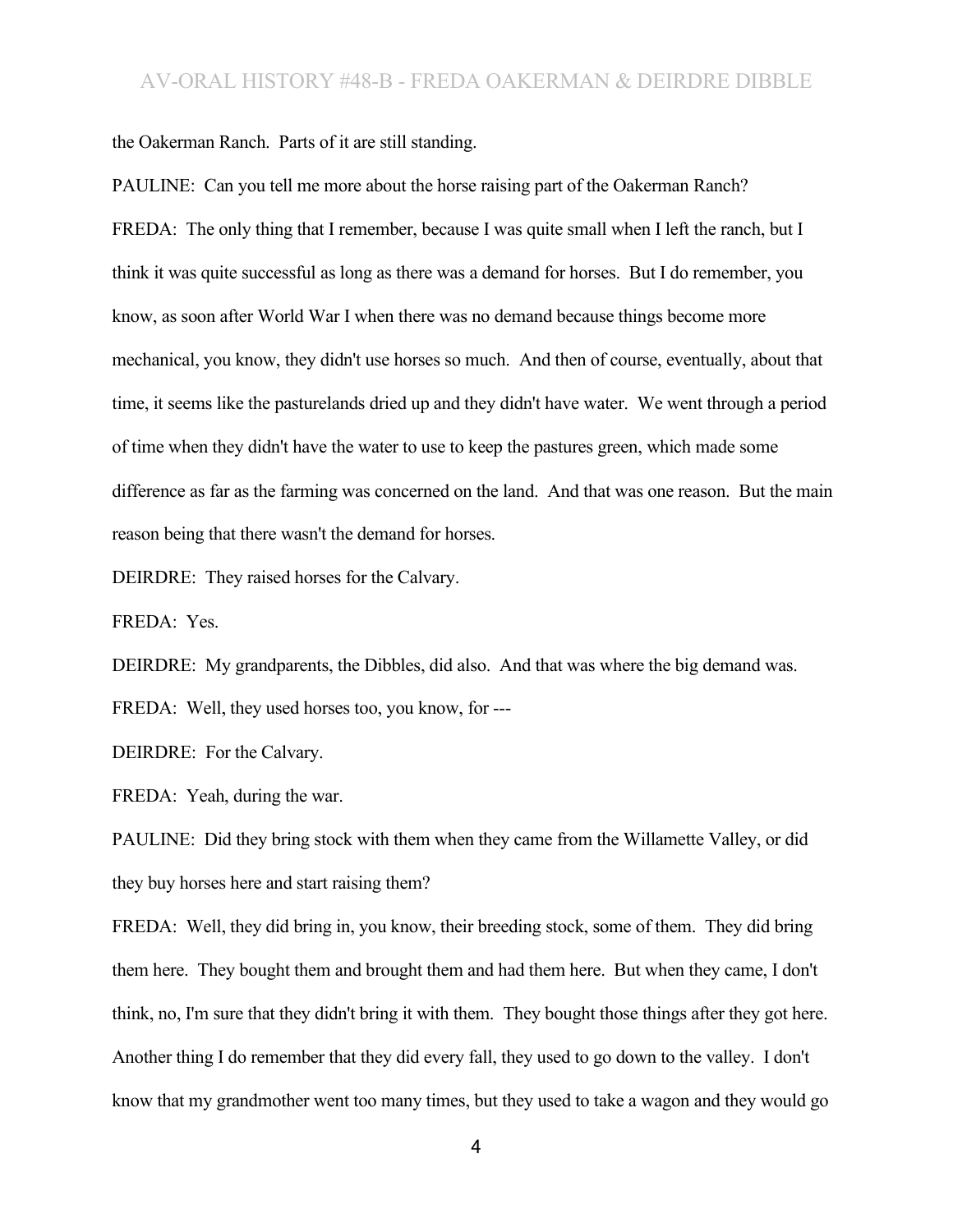to the valley, because of the family that lived there, and they would buy apples. They would cover it all over with straw, you know, so they wouldn't freeze. And they would buy their winter supply of things like --- And I remember one time they bought a hog, you know, that had been butchered, and they brought it back. And some way or another they had an accident and the wagon turned over out there on the desert. I don't know whether the wheel came off or what; I don't know the cause of the accident. And it ended up, and my dad said there this hog laid with an apple in its mouth. And of course, that was one of the stories they told about it, and how they had to gather all the things up and put them back in the truck. It took them several months; they were usually gone quite a long time when they went to bring the supplies back. I do remember that story.

PAULINE: Well, were you born at Riley?

FREDA: I was born here in the hospital at Burns, uh huh. Yeah. But of course, my mother just came into the hospital, yes.

PAULINE: What was your mother's name?

FREDA: Her name was Maud, just plain Maud.

PAULINE: Was she from a pioneer family here too?

FREDA: Yes, her family came here too. They were here, they lived at, let's see, did they call it -- it was between Burns and Riley. Sage Hill, Sagehen, Sagehen, was it Sagehen?

PAULINE: Sagehen.

FREDA: Yeah, Sagehen was the name. I couldn't think for ---

PAULINE: And what was her maiden name?

FREDA: Savage. Her folks didn't stay here too long. They had a little ranch out there on Sagehen. I really, I think they just attempted to farm, and of course as I said there was no water, and those things didn't turn out to be too profitable. And then they went back down to the valley again after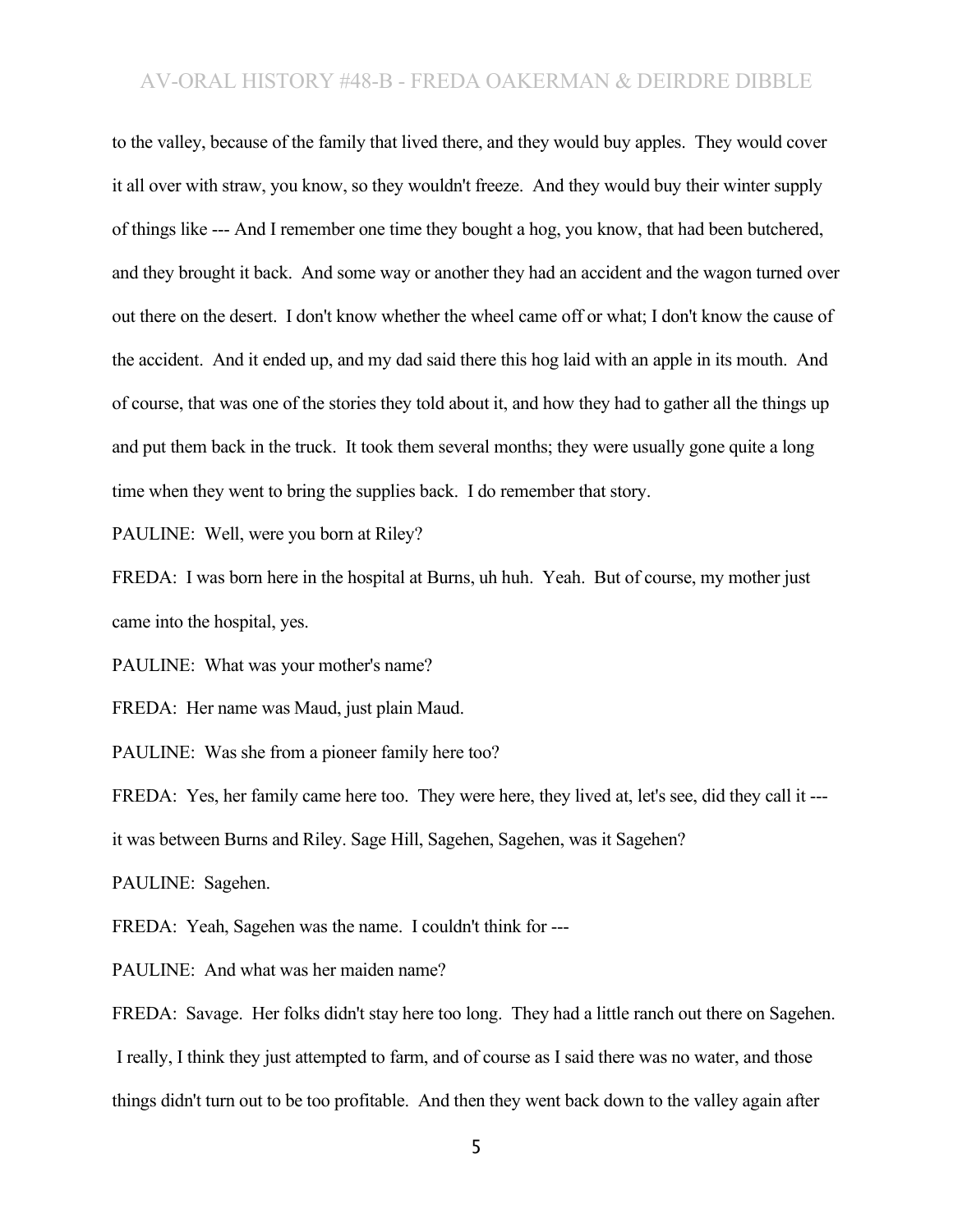they lived here awhile.

PAULINE: And then when did your father and mother leave here?

FREDA: Well, they never did.

PAULINE: Oh, they never did.

FREDA: No, they finally --- As I said, when there was no value for horses why then we finally gave up the ranch and my family moved into town. And when we first moved in we had a hotel, the old --- It wasn't called the Burns Hotel, I can't remember, but, you know, it was up on the hill next to the laundry. There was an old hotel up there, and they ran it for a while. Oh, I don't really know how long, maybe a couple of years or so, or three, they run this hotel. And then we finally gave that up. And of course, during this time my dad always just worked out during the summertime haying and farming, things like that for other people. And that was the only thing that I think would be of any interest that I can think of for you. Unless there is some particular question you wanted to ask me.

PAULINE: No, I was just, you know, wondering can you remember what date you did move into town?

FREDA: Oh yes, I think I was about, oh I think I was either 3 going on 4, I think, so that would be 1920 probably.

PAULINE: Well, this kind of puts an end to this era of the horse raising then.

FREDA: Yes, that was the end of it. After the war that was the end of the horse raising, yes.

PAULINE: So, you went to school here in Burns.

FREDA: Yes, I did, uh huh, my sister and I both. She started in, seems like we were here about one year before she started. Then I went to school here until I was a sophomore in high school. PAULINE: Can you think of anything else then about Riley or Suntex or things that happened on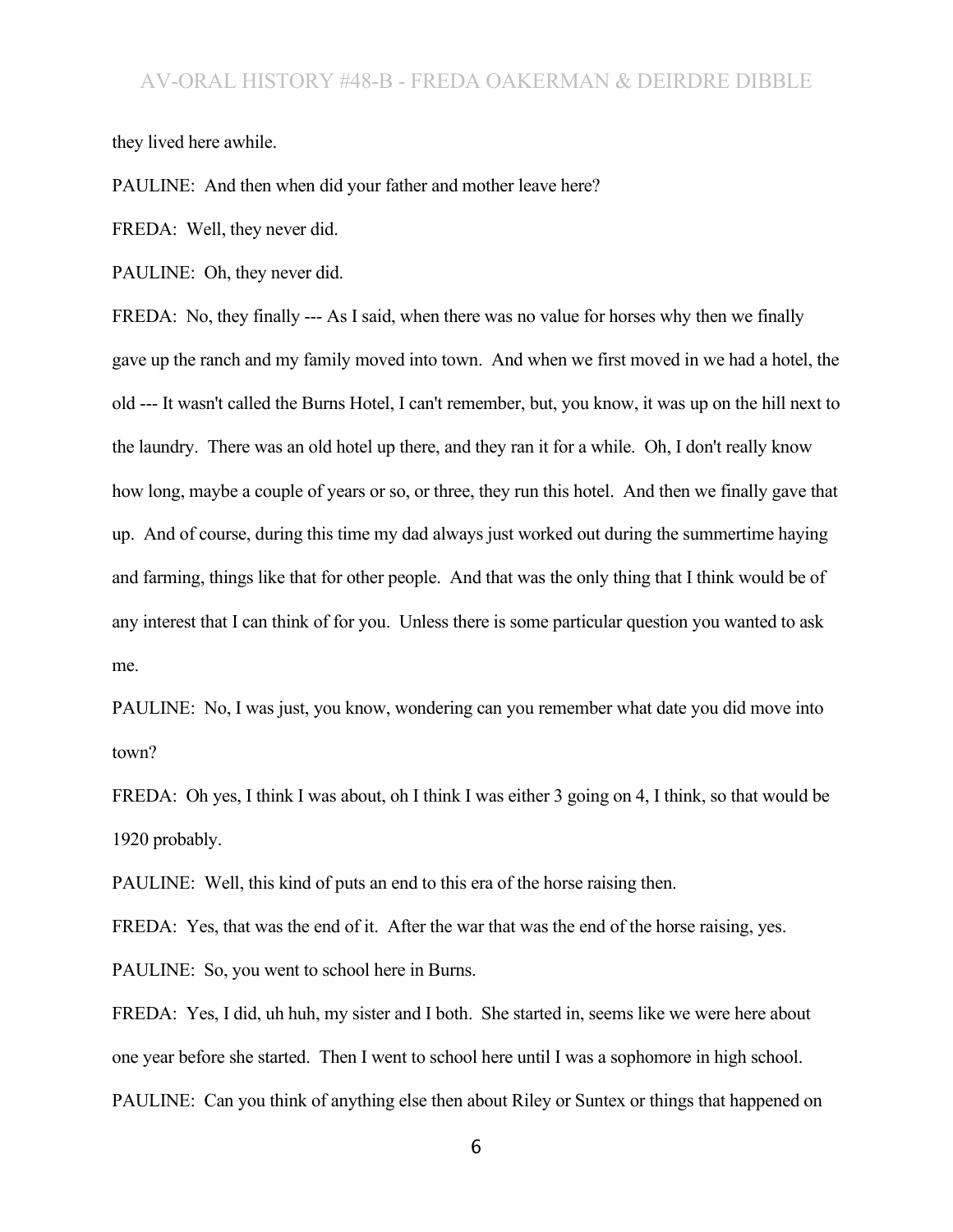the ranch?

FREDA: Well, the only thing I remember that my brother had to ride all the way from Riley up to Suntex to go to school. The school was up there, you know. I don't know, eight or nine miles it seemed to me like. Which I thought was rather a long ways for a six-year-old child to ride to school, although he did sometimes go down into the valley and stay with his aunt and go to school. Then all the other children rode to school too. No, I just can't think of anything else. I really hadn't thought too much about it, you know.

PAULINE: Well, some of these things are very interesting. I've talked to Jessie Williams about the Oakerman Hotel. And she has given me some information, and your stories about the canaries and the telephone switchboard will add to this. And so, it will be ---

FREDA: I do know I have one other thing I might tell. I don't have it with you (me), but one time they had an epidemic. And I can't remember whether it was scarlet fever or, seems to me like it was scarlet fever or typhoid. And there was a sheepherder got it out on the desert there. And my grandmother --- he came there, and he became ill after he was in, you know, at the boarding house there. My grandmother took care of him, and he was so thankful. He gave her a stone that he found out on the desert and he had it cut, it's a moonstone. And he found these rocks, and he sent them back to Chicago and he had three of them cut. And he gave one of them to my grandmother as a thank you gift and I had it set. I do have the stone, and --- which it makes a very nice keepsake for me and my family. It will be a --- it's really a heritage for the family now. I do remember that. PAULINE: Well, thank you very much. And I'll turn this off.

-pb-

bl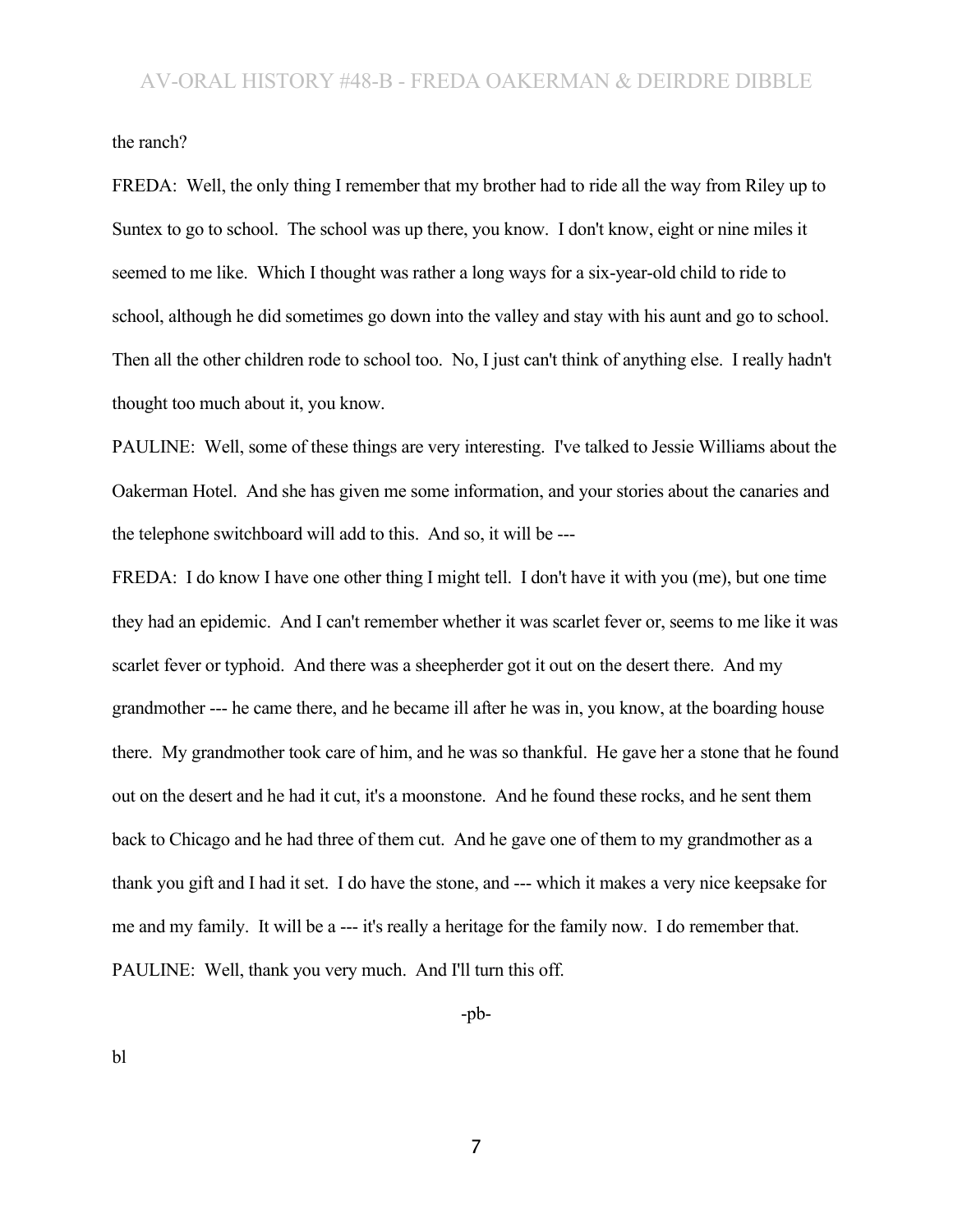#### HARNEY COUNTY HISTORY PROJECT

AV-Oral History #48 Side B Subject: Part II - Deirdre Dibble Meyer Place: Burns, Oregon Date: June 16, 1975

Interviewer: Pauline Braymen

PAULINE BRAYMEN: This is Pauline Braymen, and I'm interviewing, oh dear, Deirdre Dibble Meyers at Burns, on June 16th, 1975. Deirdre, can you tell me when your father's parents came to Harney County?

DEIRDRE DIBBLE MEYER: My grandfather's badge says 1894, or 1884. And my grandmother's, Martha Ann Dibble is 1892. She was a Johnson girl. And they raised, had a ranch in, I call it Silver Creek. I don't know whether you want to say Suntex or Riley. And they raised horses and ranched for several years. My father, who was Willy Ambrose Dibble, was born in 1901, and their only child. And shortly, now let's see --- they lived there until my father married my mother, who was Jessie Chance, when they were 17 and 18, and built a little house on the Dibble Ranch. And I was born out there in 1921. Then they moved into town and quit ranching in about 1925.

And then my dad wanted to become a pilot. He had always been very, I guess, speed minded or mechanical minded. My grandfather, Frank Dibble, ran a stagecoach line to, from Burns to Bend part of that time, one of the early ones.

My dad had a motorcycle and used to take my mother and my small brother Clarence and me on the cycle, which was the talk of the town, the country. But we were never injured.

Then my father wanted to go to flying school, so we moved to Portland in about 1925, '26,

8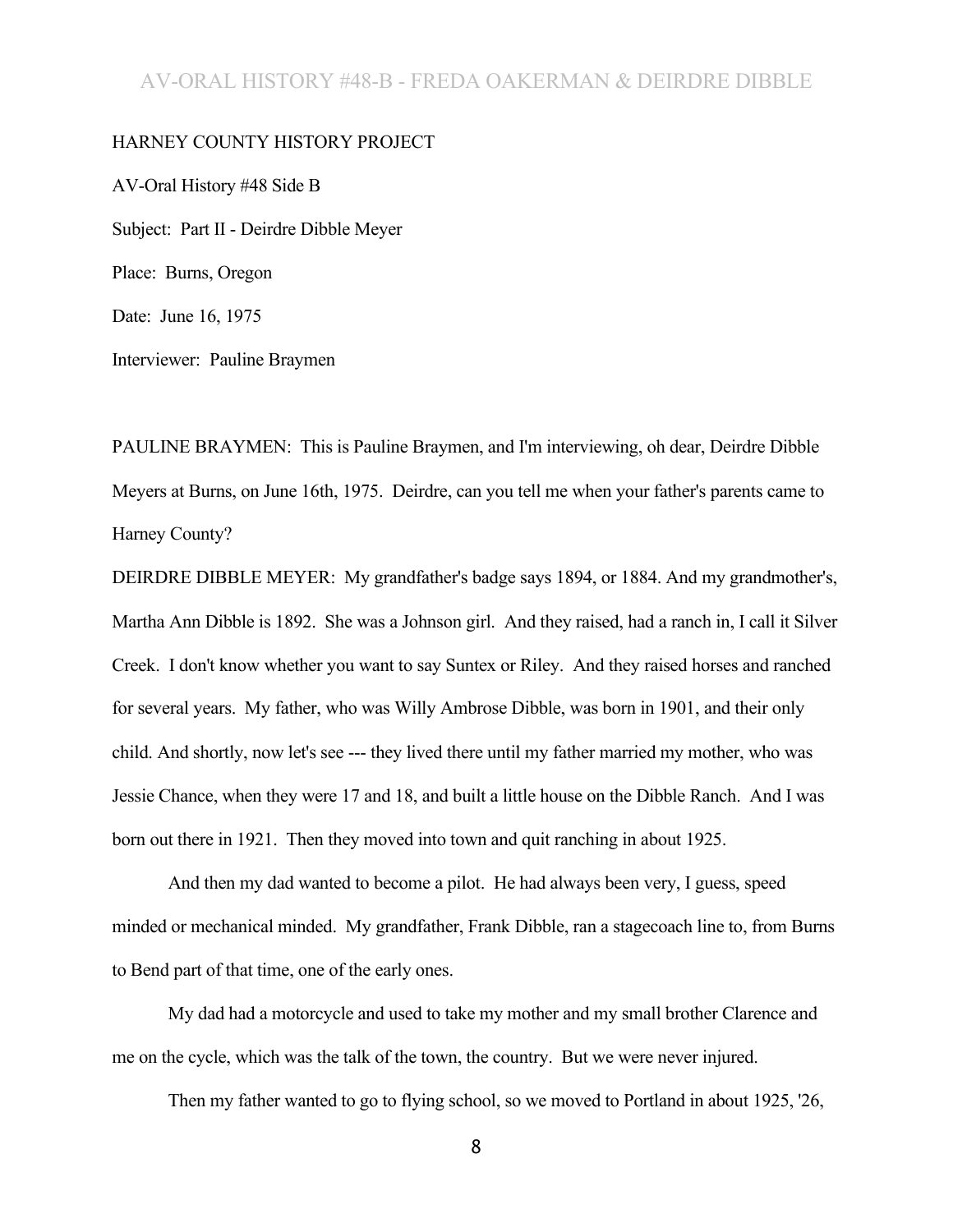and he took flying lessons from Tex Rankin, one of the first ones in the flying there. Bought his own plane, and we moved back to Burns. And he had, I think, the first airplane that was based, that was here at Burns for any length of time.

During the time that he had the plane he flew passengers, went to the near outlying towns and flew passengers. Part of the time he would fly to Nevada and round up wild horses with the airplane. Fly down low and chase them in where the cowboys then would gather them up and bring them in. Just the other day I was reading about them trying to get the wild horses in now, they are having too many of them again.

PAULINE: Can you remember what kind of a plane it was?

DEIRDRE: An OX Waco biplane.

PAULINE: OX Waco.

DEIRDRE: Waco.

PAULINE: W A C O ?

DEIRDRE: Biplane, a two winged plane. It was very different from the planes now. It was an open plane, had a stick to steer it with, instead of a wheel like they do now. And Daryl Eggleston, who was a boy of about 10, used to just be fascinated with the planes, and come out, and he spent all his spare time out with my dad at the airport, and the airplanes.

PAULINE: Where was the airport then? Where did he take off and land?

DEIRDRE: It was about three miles out towards Crane, I think.

PAULINE: Just south of where the Grange Hall is now.

DEIRDRE: I don't really know where the Grange Hall is now.

PAULINE: Well, that sounds about right, yeah.

DEIRDRE: I don't even know where the airport is now.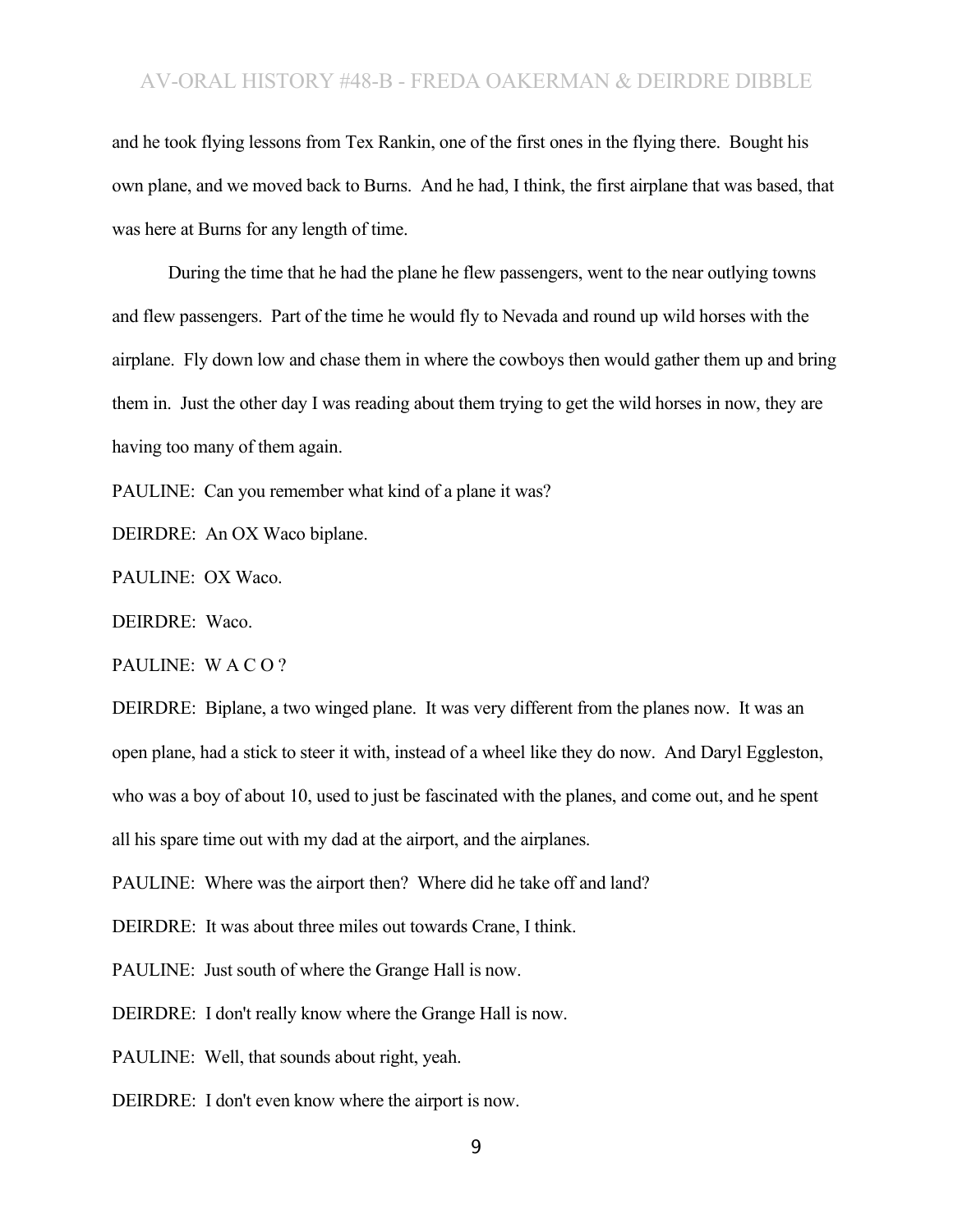PAULINE: Well, it's about six miles, well yeah, about six miles out that way.

DEIRDRE: Well maybe it's the same one, I don't know.

PAULINE: I'll check with Daryl. They've moved it around two or three times.

DEIRDRE: Well Daryl, yes, Daryl will know that.

PAULINE: I think it was south of where the Poison Creek Grange Hall is now. Not south, north of where the Grange Hall is now. Can you tell me anything more about the motorcycle? What kind of a motorcycle it was?

DEIRDRE: Oh dear, I think it was an Indian, but I'm not --- I could tell you much more if I get to come back in two weeks to the reunion. If I come back over to that, I will in the meantime try to find out some more information from my mother, who is living.

PAULINE: I'd like to talk to you again if you do, because ---

DEIRDRE: I just really hadn't, you know, even thought anything about it. And then we went out -- -

PAULINE: This is an area that we haven't really touched on, the airplane and the ---

DEIRDRE: Well, I know my dad was the, had the first airplane here, and the people, the --- some of the older people were very upset with my family with their cars, and then with the motorcycles, and then eventually airplane. They were just sure that he would kill his family. In fact, they even tried to get something done so that he would not be able to take his family on the motorcycle or in the airplane. They thought this was very dangerous. We have sort of carried through with the machinery, I guess. I was one of the first; I guess the first driver education, woman driver education teachers in the state then. And my brother had his own plane and flew. So, we're kind of go-go family.

PAULINE: Real pioneers.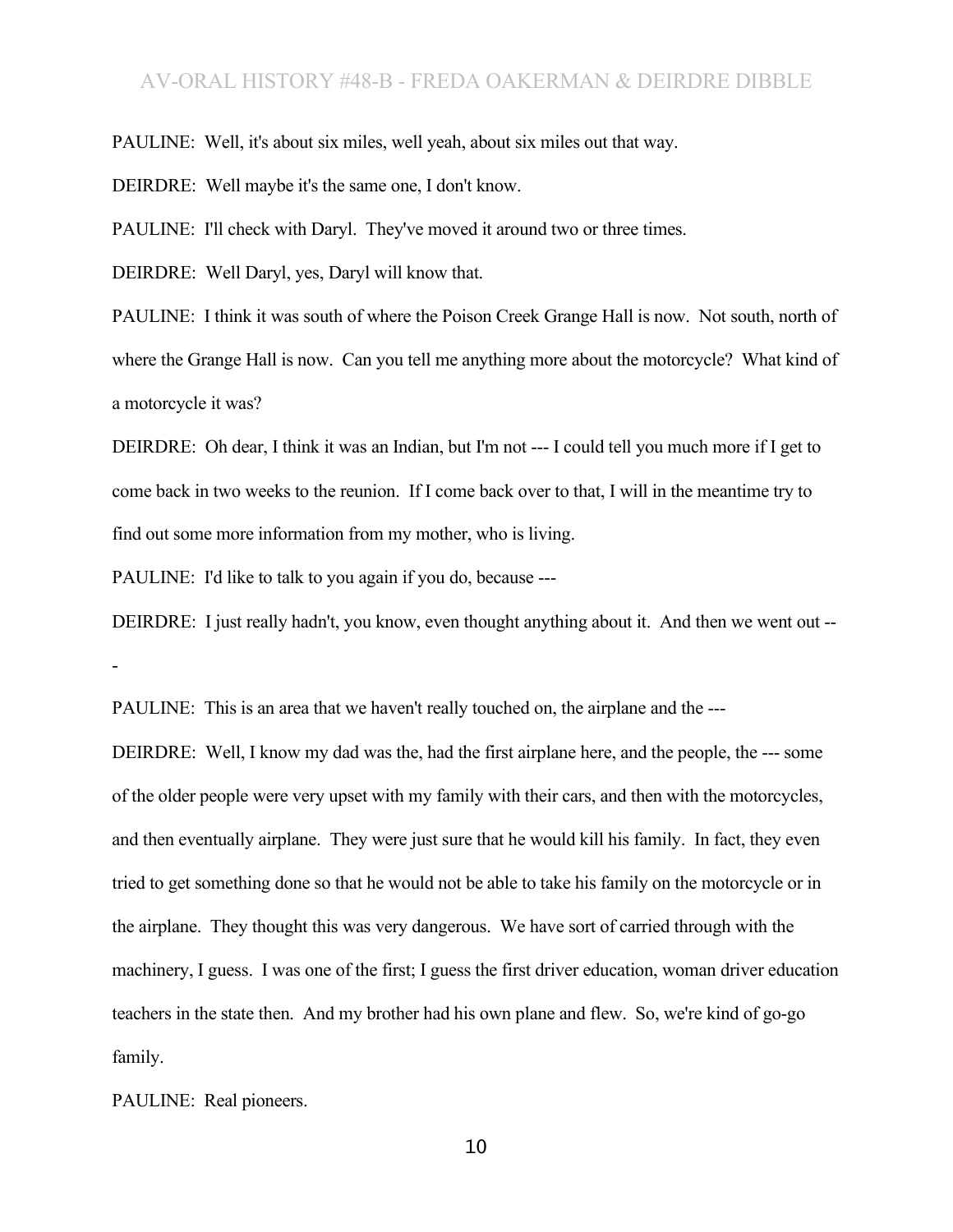DEIRDRE: Pioneers in the "going" field. My name is Deirdre, by the way.

PAULINE: Deirdre?

DEIRDRE: Deir - dre, Deirdre.

PAULINE: Deirdre. Well now do I have it spelled right, is the next question? D I E D R E ?

DEIRDRE: No, it is D E I R ---

PAULINE: DEIR---

DEIRDRE: D R E.

PAULINE: D R E.

DEIRDRE: My grandfather's brother then, Del Dibble, ran the Burns Hotel.

PAULINE: Now I've heard his name quite frequently mentioned.

DEIRDRE: Yes, in fact the other night I met someone, and he said, "Oh, I knew your grandfather. He could tell the biggest lies of anyone in the county." And I really hadn't particularly heard this about my grandfather. And he said, "Why, Del Dibble", and something about his tales. And I said, "Oh, Del was my grand-father's brother, he really wasn't my grandfather." So, it was my Uncle Del and Aunt Rose who ran the hotel.

I don't really know when the Dibbles came, the whole family of Dibbles. There was another brother, Zollie that lived out in Suntex, who never married. And then Frank and Del, but I don't know when they really came. They came from the Chico, California area, and I know there is a creek still down there named, a bridge named for, the Dibble Bridge from them. So, I guess the family probably came from, in that area.

PAULINE: Did you ever hear anyone say why they happened to come to Harney County? DEIRDRE: Well, I supposed to ranch and raise horses, since that's what they did. I would assume that was why they came. Although I do know that my grandfather did run the stagecoach. They

11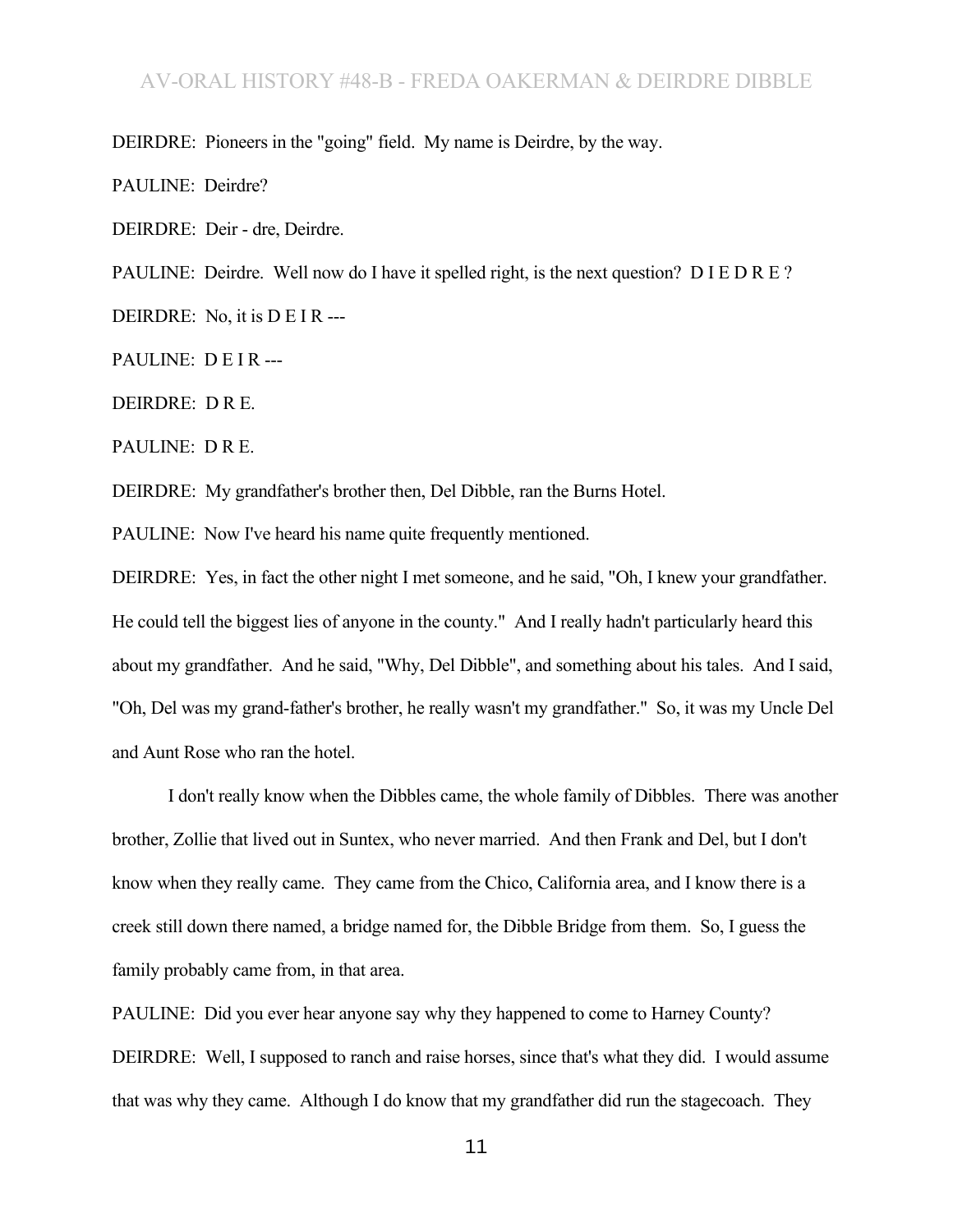were sort of pioneers in that they wanted to do things that were different.

PAULINE: Well modern, up with the times.

DEIRDRE: Yes. I don't --- my father was too young to go, to be in the war, to go to the World War. And I know he did, they did, he ran the stagecoach sometimes too, drove it. I know he used to say he started in driving, and taking people places when he was 8 years old.

So, I don't really --- it's too bad that I don't know more about it. If I had, as I said, if I'd have thought this would, anything about this ahead of time. Well Jessie, the Williams of course, have been friends of ours forever. And Jessie said, "Oh, Deirdre, bring some pictures over. Your mother must have some pictures." And I said, "Oh yes, she has a lot of old pictures." And she said, "Well bring us over some for the museum." So that was when it first came up, I guess. And then Barbara said, "Oh, you would be interested in some of the things about my dad and the airplane."

PAULINE: Definitely. Do you remember them ever saying how long it took to drive by stage from Bend to Burns?

DEIRDRE: No, I don't, but I'll tell you, I'm sure it took much longer than when I drove it Friday. (Laughter) I made a record time. I was thinking it used to be, I thought of coming to Burns from Bend, and I had ---- it must be just hundreds of miles between Bend and Burns, it was such a long trip. And now then it's just a matter of a very few hours. So, it just doesn't seem real.

PAULINE: Well two to be exact, and five minutes if you poke along. I, just in my --- since I was a kid, you know, it has changed so much. Horse Ridge you just --- well just within the last year, you know, they've taken from the bottom of Horse Ridge on the Bend side, on into Bend, that area of highway is new. And it just cut off miles, and miles, and miles. And of course, when I was a kid, and used to go to Bend, we went over Horse Ridge and you went round and round, and back and forth, and down and around.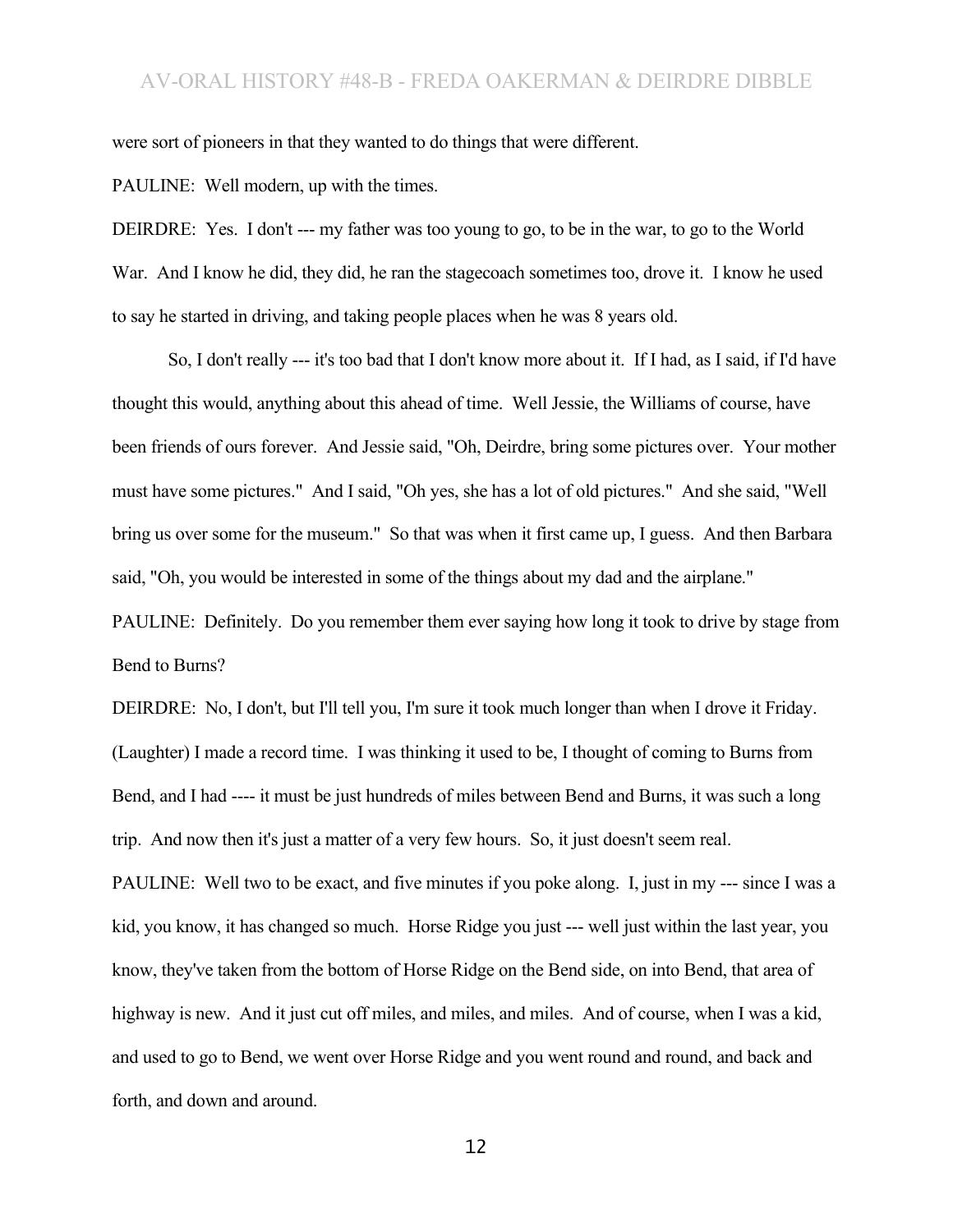DEIRDRE: Back and forth. It seemed like such a long grade.

PAULINE: And now you just, up that hill, and over the other side.

DEIRDRE: Of course, the cars are so much better now, and you drive, you can drive so much faster.

... (Unrelated conversation.)

PAULINE: Well, where do you live now?

DEIRDRE: I live in Coos Bay, Oregon. I have taught high school there for the last 19 years. I teach math now. I did teach driver's ed. I started out in the ---

PAULINE: Well, if you do come back in a couple of weeks and have some more information for me, I really would appreciate you calling me, and we'll get together.

DEIRDRE: Well, that would be fine. Because my mother, of course, knows and remembers so much of this, where I was really very small when we left the ranch. I can remember various things when we were in Portland. And it was before I started to school, so I must have been five or six. And then we came back here, and I loved the plane, and loved flying. And I can remember going all over and selling tickets for my dad. And then I went to the first six grades; I finished the sixth grade in Burns and then left and have not lived here since that time. But I have always been a person, I'm a real people person, so I have kept in touch with many of the people here. George Hibbard has always been a close friend of ours, and I have always sent him Christmas and birthday cards. And have several friends here that I have kept in touch with throughout the years, but just haven't had the opportunity to come back and visit and spend any length of time.

PAULINE: Oh, I know, you mentioned selling tickets for your father. Someone called me on the phone several weeks ago, and this lady thought it was Tex Ritter who had come in and given an air show in Burns.

13